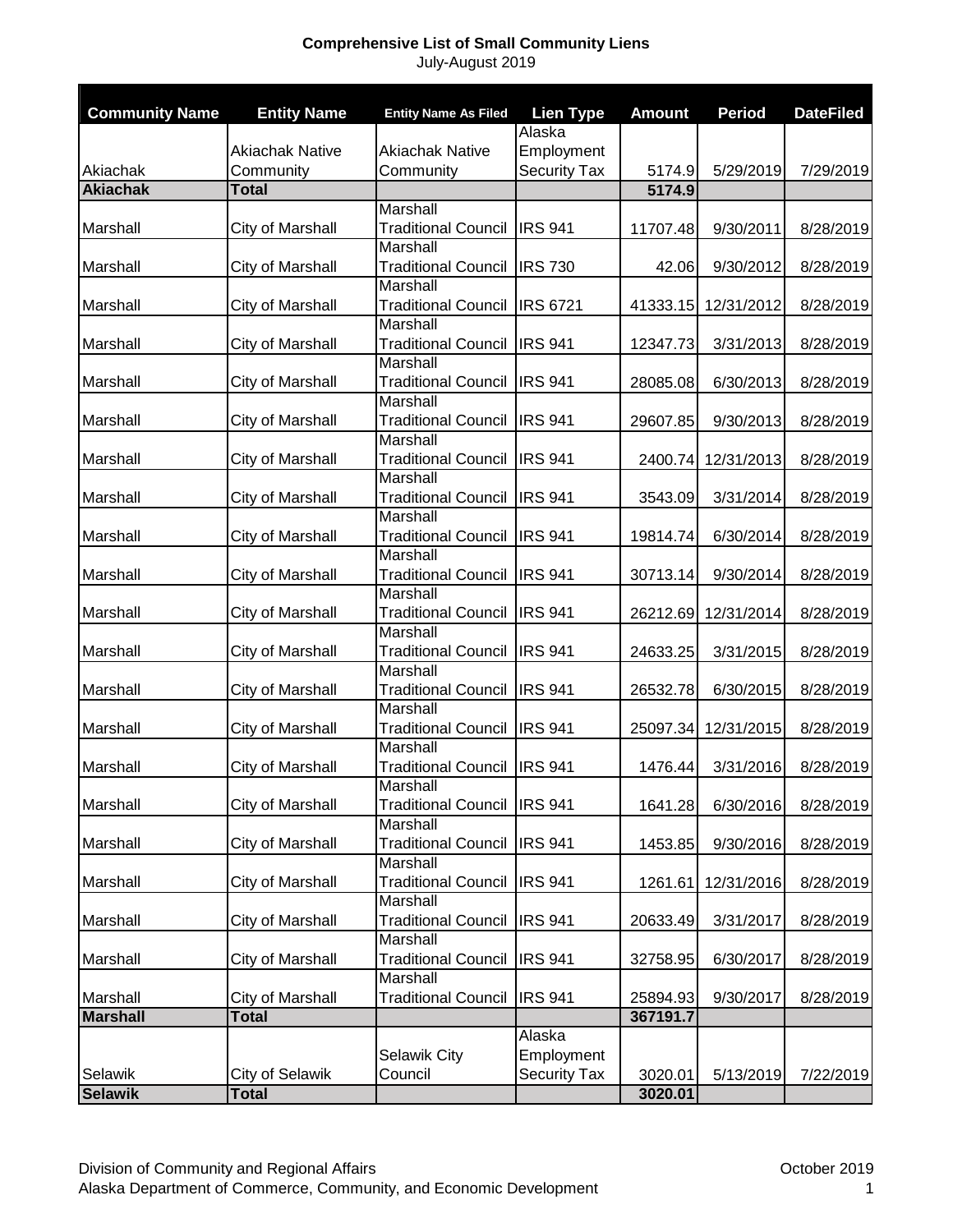## **Comprehensive List of Small Community Liens** July-August 2019

| <b>Community Name</b>       | <b>Entity Name</b>                | <b>Entity Name As Filed</b>                         | <b>Lien Type</b>    | <b>Amount</b> | <b>Period</b>      | <b>DateFiled</b> |
|-----------------------------|-----------------------------------|-----------------------------------------------------|---------------------|---------------|--------------------|------------------|
|                             |                                   |                                                     | Alaska              |               |                    |                  |
|                             | <b>Shageluk Native</b><br>Village | Native Village of                                   | Employment          | 3760.77       | 7/1/2019           | 8/23/2019        |
| Shageluk<br><b>Shageluk</b> | <b>Total</b>                      | Shageluk                                            | <b>Security Tax</b> | 3760.77       |                    |                  |
|                             |                                   |                                                     |                     |               |                    |                  |
|                             | <b>Tuluksak Native</b>            | <b>Tuluksak Native</b>                              |                     |               |                    |                  |
| <b>Tuluksak</b>             | Community                         | Community Council IRS 941                           |                     | 8723.45       | 9/30/2011          | 7/16/2019        |
|                             | <b>Tuluksak Native</b>            | <b>Tuluksak Native</b>                              |                     |               |                    |                  |
| Tuluksak                    | Community                         | <b>Community Council IRS 941</b>                    |                     | 7521.08       | 12/31/2011         | 7/16/2019        |
|                             |                                   |                                                     |                     |               |                    |                  |
|                             | Tuluksak Native                   | <b>Tuluksak Native</b>                              |                     |               |                    |                  |
| Tuluksak                    | Community                         | Community Council IRS 941                           |                     | 11716.58      | 3/31/2012          | 7/16/2019        |
|                             | <b>Tuluksak Native</b>            | <b>Tuluksak Native</b>                              |                     |               |                    |                  |
| Tuluksak                    | Community                         | Community Council IRS 941                           |                     | 6530.31       | 9/30/2012          | 7/16/2019        |
|                             |                                   |                                                     |                     |               |                    |                  |
|                             | <b>Tuluksak Native</b>            | <b>Tuluksak Native</b>                              |                     |               |                    |                  |
| <b>Tuluksak</b>             | Community                         | Community Council IRS 941                           |                     |               | 6643.56 12/31/2012 | 7/16/2019        |
|                             | <b>Tuluksak Native</b>            | <b>Tuluksak Native</b>                              |                     |               |                    |                  |
| <b>Tuluksak</b>             | Community                         | Community Council IRS 6721                          |                     | 745.5         | 12/31/2012         | 7/16/2019        |
|                             |                                   |                                                     |                     |               |                    |                  |
|                             | <b>Tuluksak Native</b>            | <b>Tuluksak Native</b>                              |                     |               |                    |                  |
| <b>Tuluksak</b>             | Community                         | Community Council IRS 941                           |                     | 26717.25      | 3/31/2013          | 7/16/2019        |
|                             | <b>Tuluksak Native</b>            | <b>Tuluksak Native</b>                              |                     |               |                    |                  |
| <b>Tuluksak</b>             | Community                         | <b>Community Council IRS 941</b>                    |                     | 15064.75      | 12/31/2014         | 7/16/2019        |
|                             |                                   |                                                     |                     |               |                    |                  |
|                             | <b>Tuluksak Native</b>            | <b>Tuluksak Native</b>                              |                     |               |                    |                  |
| Tuluksak                    | Community                         | <b>Community Council IRS 941</b>                    |                     | 15063.22      | 3/31/2015          | 7/16/2019        |
|                             | <b>Tuluksak Native</b>            | <b>Tuluksak Native</b>                              |                     |               |                    |                  |
| Tuluksak                    | Community                         | Community Council IRS 941                           |                     | 7633.58       | 6/30/2015          | 7/16/2019        |
|                             |                                   |                                                     |                     |               |                    |                  |
|                             | <b>Tuluksak Native</b>            | <b>Tuluksak Native</b>                              |                     |               |                    |                  |
| Tuluksak                    | Community                         | Community Council IRS 941                           |                     | 4290.78       | 9/30/2015          | 7/16/2019        |
|                             | <b>Tuluksak Native</b>            | <b>Tuluksak Native</b>                              |                     |               |                    |                  |
| Tuluksak                    | Community                         | Community Council IRS 941                           |                     | 3632.04       | 12/31/2015         | 7/16/2019        |
|                             |                                   |                                                     |                     |               |                    |                  |
|                             | <b>Tuluksak Native</b>            | <b>Tuluksak Native</b><br>Community Council IRS 941 |                     |               |                    |                  |
| Tuluksak                    | Community                         |                                                     |                     | 4216.93       | 3/31/2016          | 7/16/2019        |
|                             | <b>Tuluksak Native</b>            | <b>Tuluksak Native</b>                              |                     |               |                    |                  |
| <b>Tuluksak</b>             | Community                         | Community Council IRS 941                           |                     | 3812.25       | 6/30/2016          | 7/16/2019        |
|                             |                                   |                                                     |                     |               |                    |                  |
| Tuluksak                    | <b>Tuluksak Native</b>            | <b>Tuluksak Native</b>                              |                     |               |                    |                  |
|                             | Community                         | Community Council IRS 941                           |                     | 3048.69       | 9/30/2016          | 7/16/2019        |
|                             | <b>Tuluksak Native</b>            | <b>Tuluksak Native</b>                              |                     |               |                    |                  |
| Tuluksak                    | Community                         | Community Council IRS 6721                          |                     | 2714.28       | 12/5/2016          | 7/16/2019        |